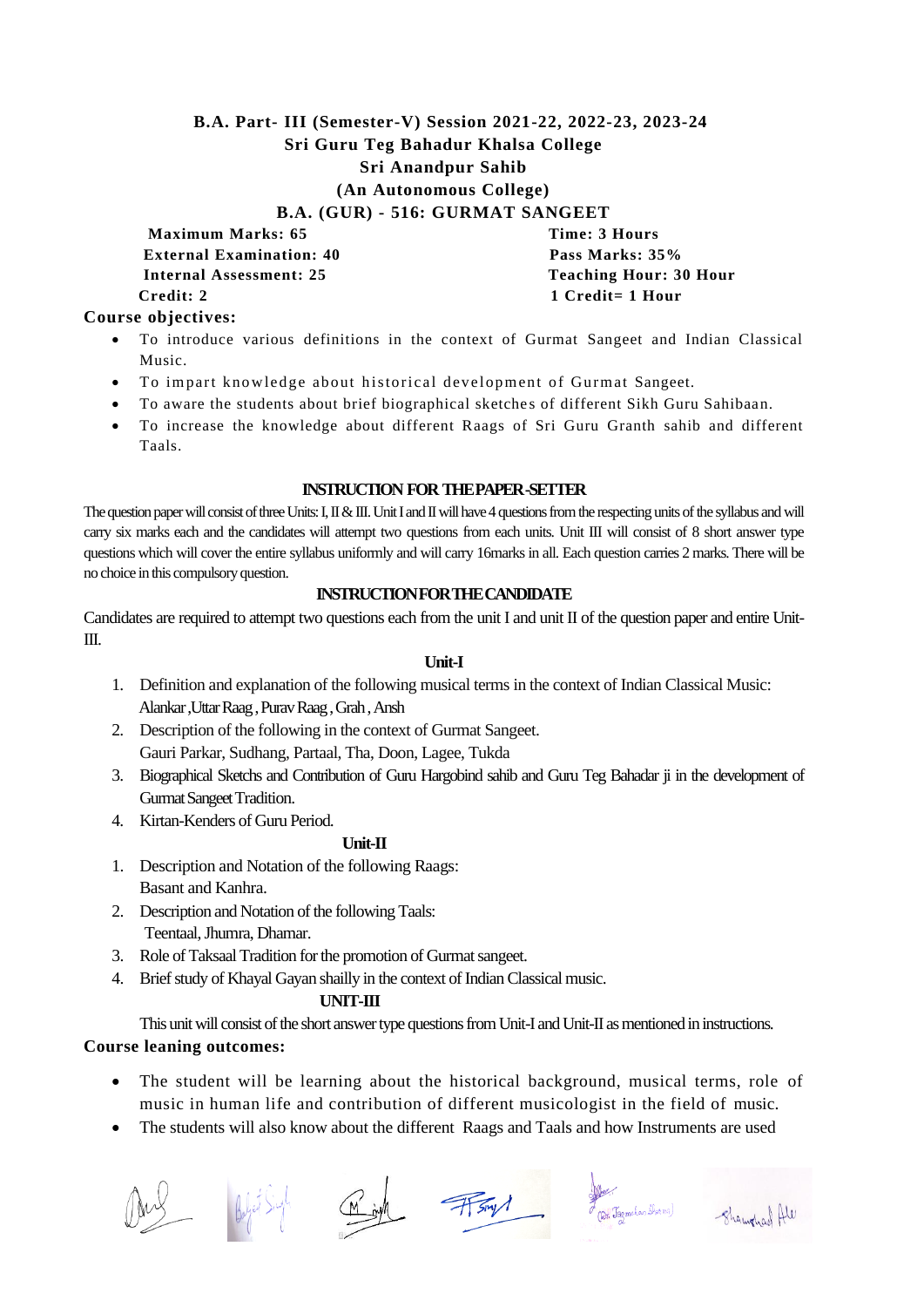# **B.A. Part- III (Semester-V) Session 2020-21, 2021-22, 2022-23 B.A. (GUR) – 516P: GURMAT SANGEET PRACTICAL**

**Maximum Marks: 35 Time: 20 Minutes Pass Marks: 35% Teaching Hour: 90 Credit: 3** 1 credit= 2 Hour

**Distribution of the marks will be as under;**

- **I. Performance Viva 20 Marks**
- **II. Playing of Harmonium - 10 Marks**
- **III. Playing of Tabla - 05 Marks**

# **INSTRUCTIONS FOR THE PRACTICAL EXAMINER**

- **There should not be more than 12 students in a batch for practical examination.**
- **Student should sing with Tanpura and Harmonium may also be allowed as accompaniment.**
- 1. One Shabad in each of the prescribed Raags: Basant and Kanhrawith alaps and tanas .
- 2. Ability to sing Sodar di kitran chouki .
- 3. Ability to Demonstrate Teentaal , Jhumra and Dhamar on hand with dogun and chaugun layakaries.
- 4. Ability to play Dhamar taal on TabIa.
- 5. **Practical file with Notation/ Project works with proper presentation.**

# **Text Books:**

- **1.** Dr. Gurnam Singh , Gurmat Sangeet Parbandh te Pasaar:, Publication Bureau Punjabi University, Patiala.
- **2.** Dr. Jagmohan Sharma , TablaVadan Part-I:, Publication Bureau Punjabi University, Patiala.
- **3.** Prof. Jagpinder pal singh , Gurmat Sangeet Parbandh:, Shaheed -E -Azam Publication.
- 4. Dr. Jasbir Kaur , SamajikVigyan Patar Gurmat Sangeet Vishesh Ank: Publication Bureau ,Punjabi University, Patiala.
- 5. Dr. Davinder Kaur , Sangeet Roop: part I,II,III, Sangeetanjali Publications, Patiala.
- **6.** Dr. Jasbir Kaur , Gurmat Sangeet Di Itehasik Vilakhanta:, Patiala.

# **Reference Books:**

- 1. Prof. Tara Singh., Sri GuruGranth Sahib Raag Ratnavali.
- 2. Dr. Gurpartap Singh Gill, Gurmat SangeetWich Paryukt Lok Sangeetak Tat: Publication Bureau Punjabi University, Patiala.
- 3. Sangeet (Gurmat Sangeet Vishesh Ank ): Sangeet Karayalaya , Hathras.
- 4. Amrit Kirtan , (Gurmat Sangeet Vishesh Ank ): Amrit kirtan Trust, Chandigarh.
- 5. Prof. Jagpinder pal singh , Sri Guru Granth Sahib Raag Ratan :, Shaheed -E -Azam Publication.
- 6. Prof. Jagpinder pal singh, RaagTaal Sahastar Shabad Bandishan :, Shaheed -E -Azam Publication.
- 7. Dr. D.S. Narula,Punjab Da Sangeet Virsa Te Vikas : Punjabi Writers Cooperative Society, New Delhi.
- 8. Dr. D.S. Narula , Sangeet Sidhant Te Sohaj Shaster :, Publication Bureau Punjabi University, Patiala.
- 9. Dr. Gurnam Singh , Sri Guru Granth Sahib Raag Ratankar :Publication, SGPC, Sri Amritsar Sahib
- 10. Dr. Jasbir Kaur , Gyan ShailiyanVishesh Ank Samajik Vigyan Patrika, Publication Bureau Punjabi University, Patiala.





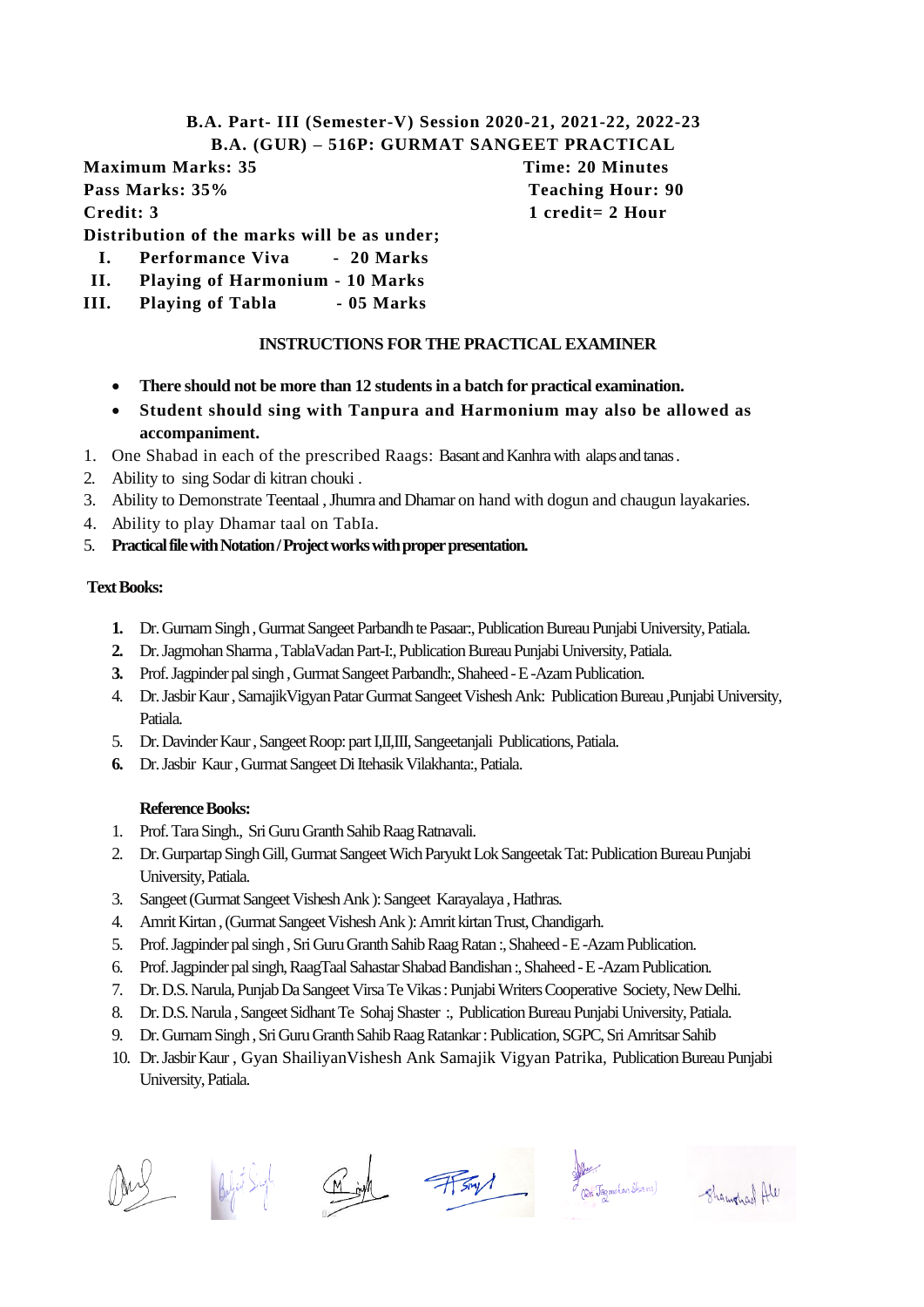# **B.A. Part- III (Semester-VI) Session 2021-22, 2022-23, 2023-24 Sri Guru TegBahadur Khalsa College Sri Anandpur Sahib (An Autonomous College) B.A. (GUR) - 616: GURMAT SANGEET**

**Maximum Marks: 65 Time: 3 Hours External Examination: 40 Pass Marks: 35% Internal Assessment: 25 Teaching Hour: 30 Hour Credit: 2** 1 Credit= 1 Hour **Course objectives:**

- To introduce various definitions in the context of Gurmat Sangeet and Indian Classical Music.
- To impart knowledge about historical development of Gurmat Sangeet to aware the students about brief biographical sketches of different Sikh Guru Sahibaan .
- To increase the knowledge about different raags of Sri Guru Granth sahib and different taals.

# **INSTRUCTION FOR THE PAPER -SETTER**

The question paper will consist of three Units: I, II  $\&$  III. Unit I and II will have 4 questions from the respecting units of the syllabus and will carry six marks each and the candidates will attempt two questions from each units. Unit III will consist of 8 short answer type questions which will cover the entire syllabus uniformly and will carry 16 marks in all. Each question carries 2 marks. There will be no choice in this compulsory question.

# **INSTRUCTION FOR THECANDIDATE**

Candidates are required to attempt two questions each from the unit I and unit II of the question paper and entire Unit-III.

#### **Unit-I**

- 1. Definition and explanation of the following musical terms in the context of Indian Classical Music: Janak Raag, Janya Raag, Asharya Raag, Nibadh and Anibadh gayan, Sandhi Parkash Raag.
- 2. Description of the following in the context of Gurmat Sangeet: Dakhni Raag parkar, Kirtaniya, Varans of Tabla, Kayada, Tihaee.
- 3. Biographical sketch and Contribution of Guru Gobind Singh in the development of Gurmat Sangeet Tradition.
- 4. Kirtankars of Guru period.

#### **Unit-II**

- 5. Description and Notation of the following Raags: Jaijawanti and Malhar.
- 6. Description and Notation of the following Taals: Birtaal ,Kharagtaal and Teentaal.
- 7. Brief study of Dharupad and Dhamar gayan shailliesin the context of Indian Classical Music.
- 8. Detailed knowledge of Sri Harmandar Sahib kirtan chouki tradition.

#### **UNIT-III**

 This unit will consist of the short answer type questions from Unit-I and Unit-II as mentioned in instructions. **Course leaning outcomes:**

- The student will be learning about the Historical background, musical terms, role of music in human life and contribution of different musicologist in the field of music.
- The students will also know about the different Raags and Taals and how Instruments are used.





(Dr. Jagmehan Sharma)